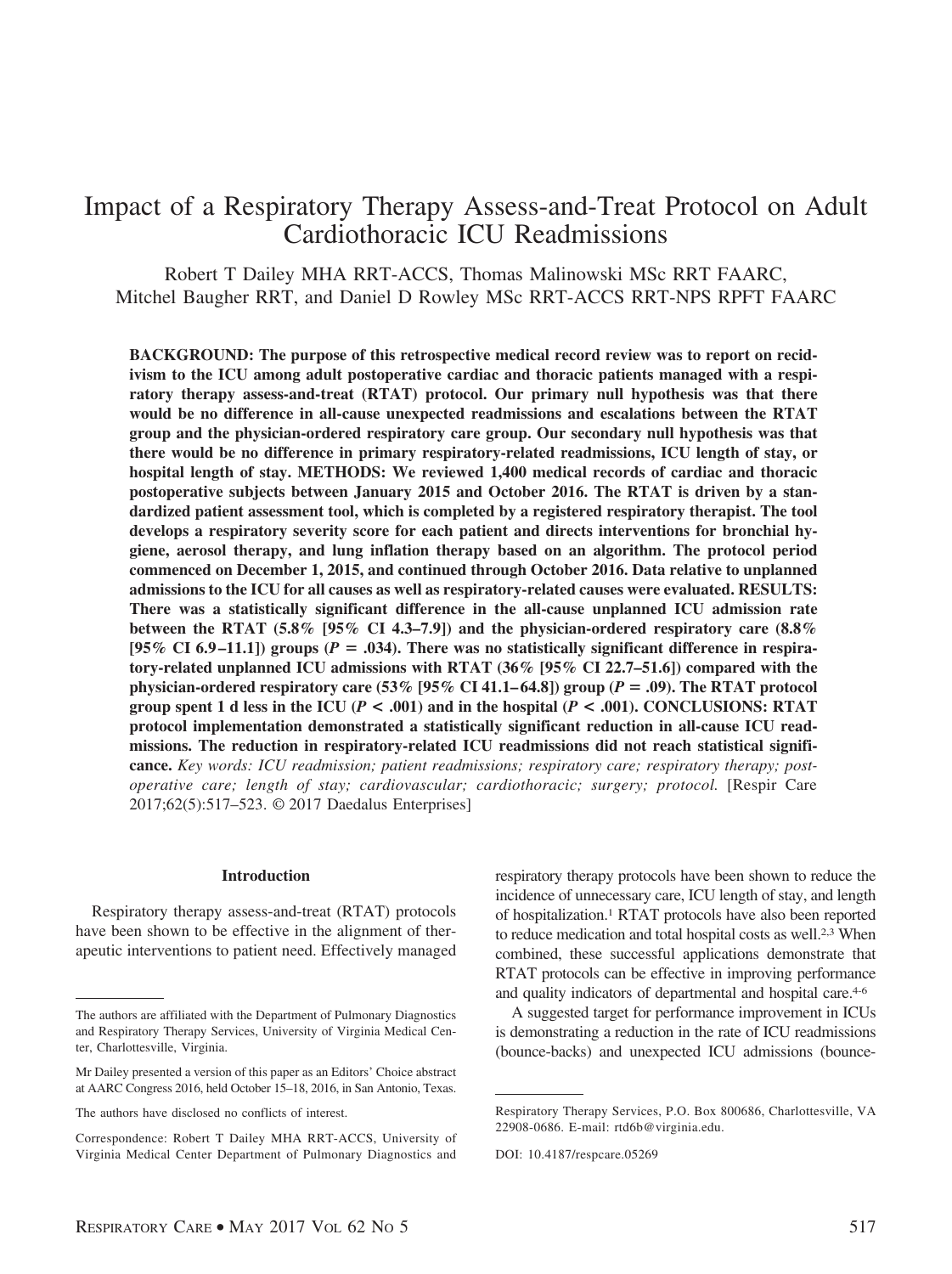ups). ICU readmissions and unexpected ICU admissions are linked to longer critical care stays, longer hospital stays, greater in-hospital mortality, greater 1-y mortality, and higher total hospital costs.7 Patients with more severe and complex illnesses have been reported to be more likely to be readmitted.8 Nationwide, readmissions to the ICU range from 1.2 to 14.5% with a median value of 5.9% across various bed-size and acuity level units.8

# SEE THE RELATED EDITORIAL ON PAGE 636

Little has been reported on the impact of RTAT protocols on intensive care readmissions and unexpected ICU admissions. Readmissions after cardiac surgery range from 2 to 9% and are associated with a 5–7-fold increase in mortality.7-9 Respiratory-related complications have been identified as a principle driver of bounce-backs and bounceups among cardiac and thoracic surgery patients.7 Consequently, the application of an RTAT may be effective in reducing respiratory-related bounce-backs and bounce-ups in the adult cardiothoracic postoperative population.

We developed an RTAT protocol and then applied the protocol to a population of adult cardiothoracic postoperative patients. This RTAT protocol included therapeutic interventions for lung expansion therapy, bronchial hygiene, and aerosol therapy. We developed key quantitative and qualitative outcome measures to assess protocol effectiveness. The purpose of this institutional review board-approved retrospective medical record review was to report on bounce-backs and bounce-ups to the ICU among adult postoperative cardiothoracic subjects managed with an RTAT and to compare those results with historical performance.

## **Methods**

## **Study Design and Subjects**

We performed this single-center retrospective analysis of prospectively recorded data related to the application of an RTAT protocol within the thoracic-cardiovascular postoperative ICU, acute care ward, and thoracic intermediate care units, also known as the Heart Center, at the University of Virginia Medical Center between November 2015 and October 2016. The University of Virginia Medical Center is a 585-bed academic medical center located in Charlottesville, Virginia. The Heart Center consists of 2 postoperative ICUs totaling 20 beds, an intermediate care area of 12 beds, and an acute care ward encompassing an additional 28 beds. Registered respiratory therapists are used exclusively for the provision of respiratory care services at the University of Virginia Medical Center. This study was exempted from full committee review and approved by the University of Virginia human subject re-

# **QUICK LOOK**

# **Current knowledge**

Academic medical centers tend to experience a greater rate of unexpected admissions and readmissions to the ICU. Respiratory compromise has been shown to be a primary driver of this phenomenon. Respiratory therapist (RT)-managed clinical protocols have demonstrated value in the care process, both inside and outside the ICU. The exact impact these types of protocols have on reducing ICU admissions and readmissions is unclear.

## **What this paper contributes to our knowledge**

We found that an RRT-managed assess-and-treat protocol can reduce unexpected admissions and readmissions to the ICU within an adult cardiothoracic postoperative cohort. Implementing an RT-managed assessand-treat protocol among a population of adult postoperative cardiothoracic subjects showed a reduction in bounce-backs and bounce-ups to the ICU that was statistically significant for all-cause readmissions but not statistically significant for primary respiratoryrelated causes. This work also demonstrated a reduction in ICU length of stay as well as hospital length of stay.

search institutional review board as a quality improvement project before medical record review and data collection.

We reviewed 1,400 medical records of adult cardiac and thoracic postoperative subjects treated at the University of Virginia Medical Center from January 1, 2015, through October 20, 2016. The RTAT protocol was implemented in mid-November 2015, with 2 weeks of "onboarding" to allow for education and training. January 2015 through November 15, 2015, served as the control period during which no protocol was applied. The control group (physician-ordered respiratory care group) was made up of 730 subjects who were admitted to the thoracic-cardiovascular postoperative ICU from either the postoperative acute care ward or the thoracic intermediate care unit. The subjects included patients who were recently discharged from the thoracic-cardiovascular postoperative ICU to the acute care thoracic intermediate care unit or who were directly admitted from the operating room to this area. All subjects were adult cardiothoracic postoperative patients.

The protocol period commenced on December 1, 2015, and continued through October 20, 2016. The study group (RTAT) consisted of 670 subjects meeting similar surgical criteria as the control group. For the purposes of this project, ICU readmission was defined as return or escalation to the thoracic-cardiovascular postoperative ICU before hospital discharge. Primary respiratory-related readmission was defined as readmission associated with complications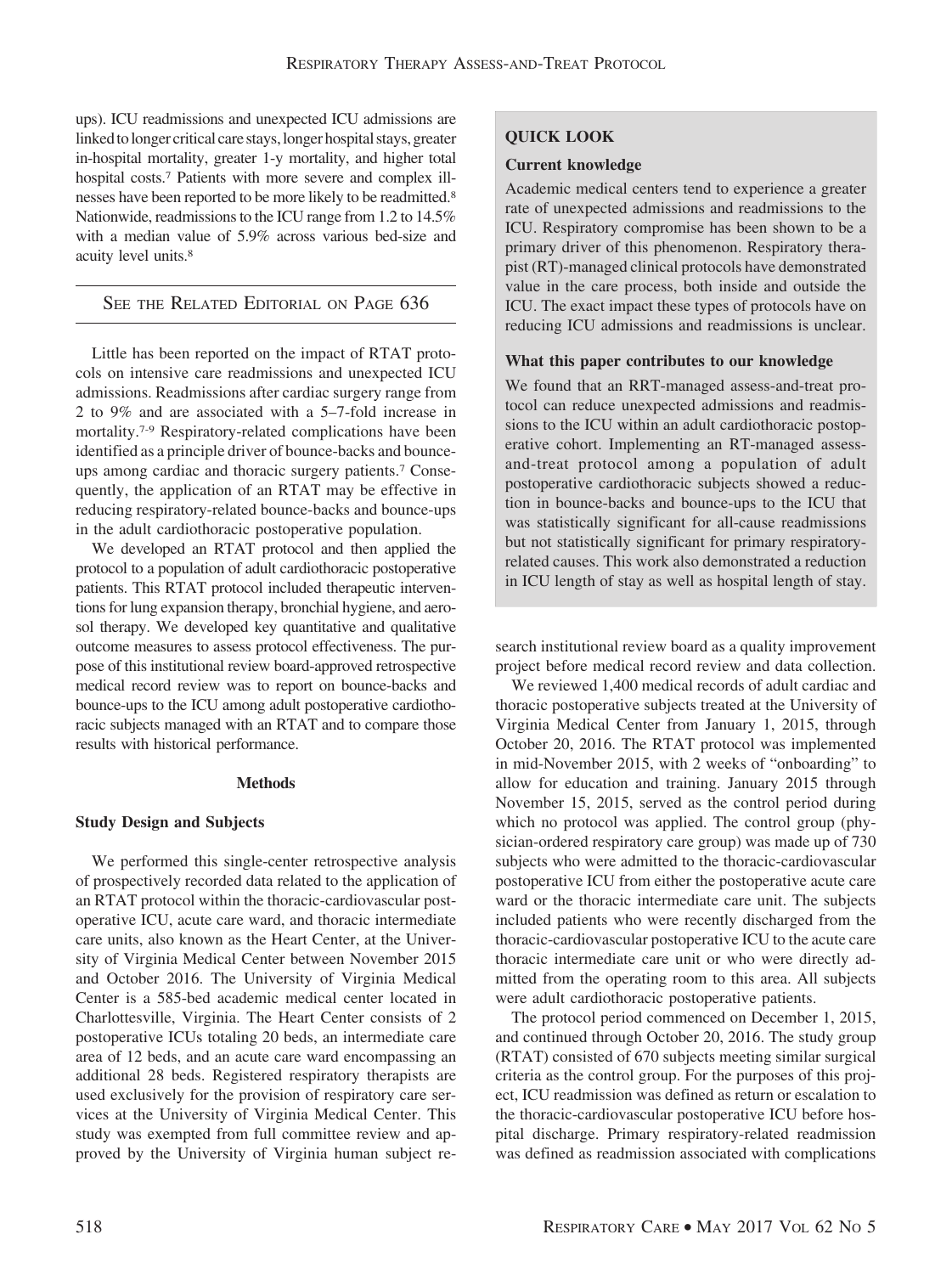| <b>Clinical Findings</b><br><b>Disease</b><br>(Bronchial Hygiene)      | None $(0)$<br>$\Box$ No pulmonary<br>history       | Mild $(1 pt)$<br>□ COPD, acute or<br>traumatic lung injury,<br>neuromuscular     | Moderate (2 pts)<br>Non-CF bronchiectasis.<br>thoracic surgery                                     | Severe (3 pts)<br>$\Box$ Cystic fibrosis                                                                 |
|------------------------------------------------------------------------|----------------------------------------------------|----------------------------------------------------------------------------------|----------------------------------------------------------------------------------------------------|----------------------------------------------------------------------------------------------------------|
| <b>Cough Effectiveness</b><br>(Bronchial Hygiene)                      | $\Box$ Strong                                      | $\Box$ Weak                                                                      | $\Box$ Requires suctioning                                                                         |                                                                                                          |
| Air Movements/Breath<br>Sounds<br>(Aerosol, Bronchial Hygiene)         | <b>D</b> Normal                                    | $\Box$ Expiratory wheeze,<br>clears with cough                                   | $\Box$ Inspiratory/expiratory<br>wheeze, not clearing<br>with cough                                | Severe wheeze,<br>diminished/absent                                                                      |
| <b>Respiratory Pattern/WOB</b><br>(Aerosol)                            | $\Box$ Regular pattern,<br>depth, frequency        | Altered frequency,<br>dyspnea on exertion                                        | $\Box$ Dyspnea at rest,<br>accessory muscle use,<br>prolonged expiratory.<br>retractions           | Severe dyspnea pursed<br>lipped breathing, significant<br>accessory muscle use,<br>paradoxical breathing |
| Pulmonary Impairment<br>(Aerosol, Lung Expansion)                      | $\Box$ (-) History/<br>(-) Smoking                 | $\Box$ Smoking history, and/or<br>history of lung disease                        | $\Box$ Pulmonary history with<br>1-2 exacerbations/v                                               | Admission for pulmonary<br>exacerbation within y                                                         |
| Surgical/Neuromuscular<br>Status<br>(Lung Expansion)                   | None, general<br>surgery                           | □ Lower abdominal                                                                | $\Box$ Thoracic injury, upper<br>abdominal, neuromuscular<br>disorder with diaphragm<br>impairment | $\Box$ Thoracic surgery                                                                                  |
| Chest x-ray<br>(Lung Expansion)                                        | <b>Q</b> Clear                                     | □ Chronic changes or<br>x-ray pending                                            | $\Box$ Infiltrated, atelectasis,<br>pleural effusions in one<br>lung quadrant                      | $\Box$ Infiltrated, atelectasis<br>$\geq$ 2 quadrant                                                     |
| <b>Activity Level</b><br>(Lung Expansion,<br><b>Bronchial Hygiene)</b> | $\Box$ Ambulatory with or<br>or without assistance | $\Box$ Non-ambulatory, able<br>to position self                                  | $\Box$ Non-ambulatory, unable<br>to position self                                                  |                                                                                                          |
| Oxygen Level<br>(Lung Expansion)                                       | □ Room air                                         | $\Box$ Up to 40% to maintain<br>$S_{\text{DO}}$ % at baseline,<br>or $\geq 92\%$ | $\Box$ > 40% to maintain<br>$S_{\text{pO}_2}$ % at baseline,<br>or $\geq 92\%$                     |                                                                                                          |

Fig. 1. Clinical severity scoring tool.  $CF = \text{cystic fibrosis.}$ 

of airway secretion retention, acute hypercarbic respiratory failure resulting in the need for noninvasive or invasive ventilatory support, or acute hypoxemic respiratory failure  $(S_{\text{pO}_2} < 90\%)$ . The primary outcome of this project was to examine unexpected readmissions and escalations to the ICU. Our primary null hypothesis was that there would be no difference in all-cause unexpected readmissions and escalations between the RTAT group and the physician-ordered respiratory care group. Secondary outcomes included primary respiratory-related readmissions, ICU stay, and hospital stay. Our secondary null hypothesis was that there would be no difference in primary respiratory-related readmissions.

The RTAT protocol is driven by a standardized patient assessment tool, which is completed by a registered respiratory therapist in the role of clinical assessor (Fig. 1). The tool develops an individualized respiratory severity score for each patient and directs interventions for bronchial hygiene, aerosol therapy, and lung inflation therapy based on an algorithm (Fig. 2). The protocol was integrated as a part of the computerized physician order entry function of the electronic medical record. All cardiac and thoracic postoperative patients transferred from the thoracic-cardiovascular postoperative ICU to the thoracic-cardiovascular acute care/thoracic intermediate care unit ward as well as thoracic postoperative patients admitted directly from the operating room to this ward were placed on the protocol. A protocol-based assessment was then initiated by the clinical assessor. The patient assessment scoring tool and flow sheet were built into the electronic medical record for documentation of evaluations related to initiation

of the protocol and ongoing management of protocol patients. Patient assessment utilized a 3-phase approach that included evaluation of patient indications for aerosol therapy, bronchial hygiene, and lung inflation therapy. Orders for medication and therapeutic interventions were based on severity scoring at the level of minimal  $(0-2)$ , mild  $(3-4)$ , moderate  $(5-6)$ , and severe  $(\geq 7)$ . Patients were then reevaluated every 12–24 h according to severity scores and indices. Respiratory therapy orders were modified by the clinical assessor according to the results and scoring tool.

## **Data Collection and Analysis**

A retrospective analysis was undertaken to determine the number of subjects who bounced up or bounced back to the thoracic-cardiovascular postoperative ICU from the thoracic-cardiovascular acute care and thoracic intermediate care units within the physician-ordered respiratory care group period (control). Subject records were reviewed for the time period spanning from January 2015 through November 2015. These data were then compared with data collected from cardiothoracic postoperative subjects managed after implementation of the RTAT protocol (December 2015 through October 2016). Subjects were stratified among 9 surgical intervention types, including aortic/vascular, coronary artery bypass graft, esophagectomy, heart transplant/left-ventricular assist device, lung/chest, lung transplant, ventricular assist device, valve, and other. Data collected for comparison purposes between the RTAT and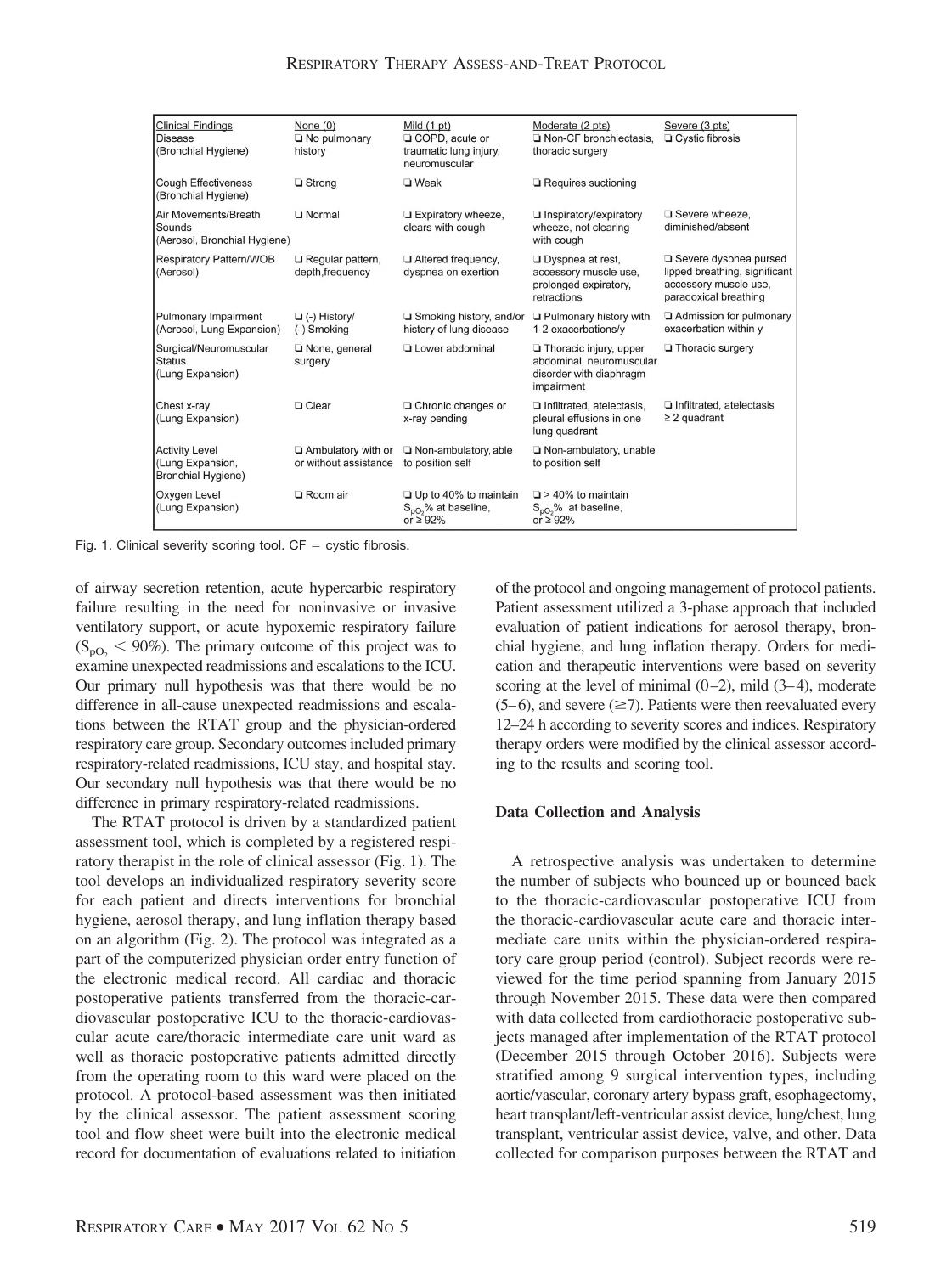## RESPIRATORY THERAPY ASSESS-AND-TREAT PROTOCOL



Fig. 2. Treatment algorithm.  $ALS =$  amyotrophic lateral sclerosis,  $POD =$  postoperative day,  $PEP =$  positive expiratory pressure, CHFO = continuous high-frequency oscillation, PRN = when necessary, LIP = licensed independent practitioner,  $Q1$  = every one hour,  $Q4$  = every four hours, Q6 = every six hours, W/A = while awake, TID = three times per day, QID = four times per day, CPEP = continuous positive expiratory pressure.

physician-ordered respiratory care groups included subject demographics, surgical diagnosis, case mix index, ICU length of stay, and hospital length of stay. ICU readmission and whether the primary cause of readmission was respiratory-related were recorded after reviewing the respective electronic medical records. Continuous variables were reported as mean  $\pm$  SD or median (interquartile range) based on the Shapiro-Wilk test of normality of distribution. Categorical variables were reported as *n* (%). Continuous data were analyzed with an independent-samples *t* test or Mann-Whitney U test, whereas categorical variables were analyzed using chi-square of independence test or Fisher exact test, as appropriate. *P* (2-tailed)  $\leq .05$  was considered statistically significant. Statistical analysis was performed using SPSS 23 for Windows (IBM Corp, Armonk, New York).

## **Results**

Data analysis included 1,400 subjects between the RTAT  $(n = 670)$  and physician-ordered respiratory care  $(n = 730)$ groups. Mean age  $(64 \pm 13.4 \text{ y})$  was similar between groups  $(P = .69)$ . Males represented 66% of the study population. The RTAT protocol group spent 1 d less in the ICU and in the hospital compared with the physician-ordered respiratory care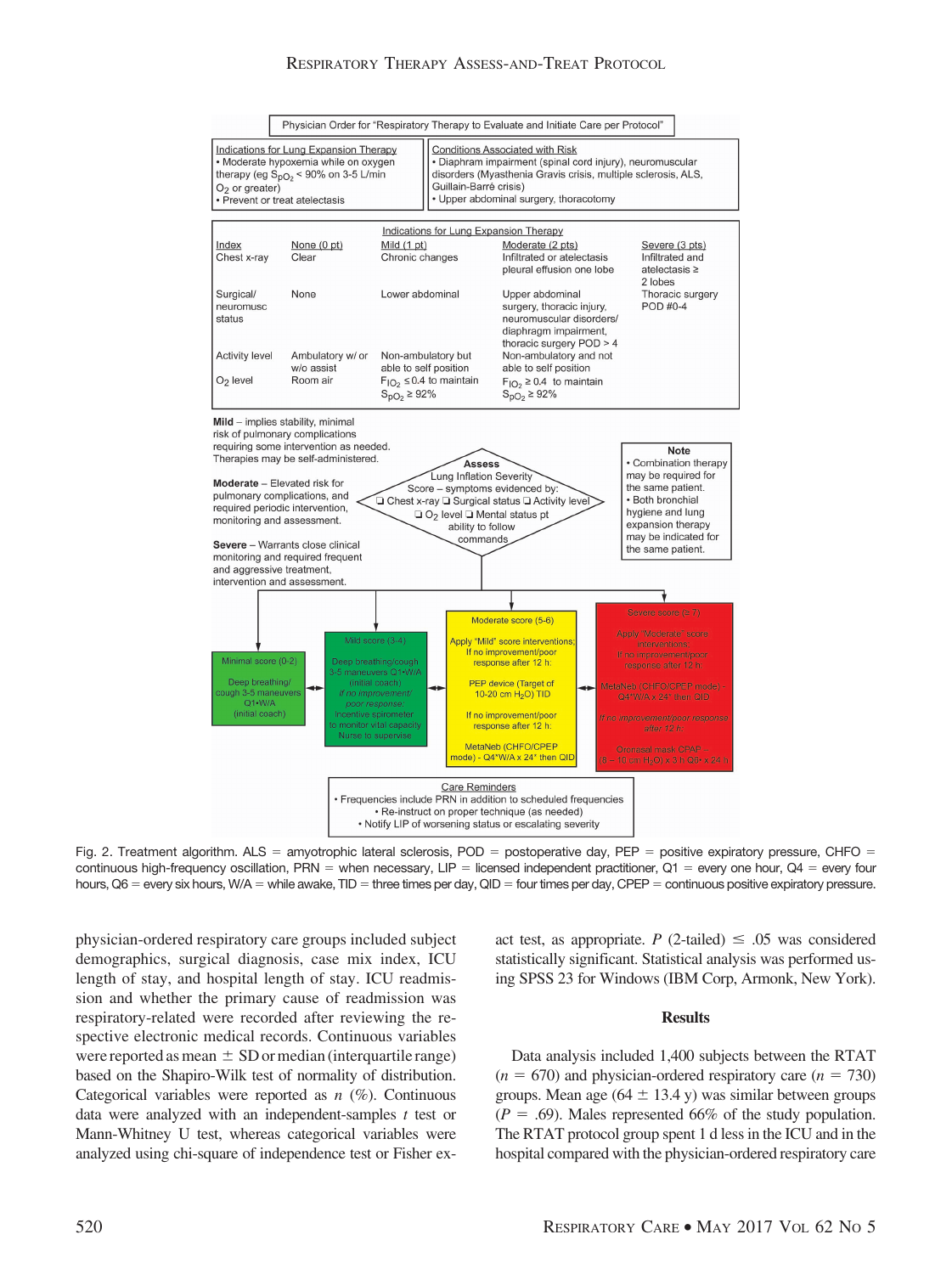#### Table 1. Subject Characteristics

| Characteristics                                                                                                                                                                                                                                                              | Physician-Ordered<br><b>Respiratory Care</b><br>(Control Group)<br>$(n = 730)$ | Respiratory Therapy<br>Assess-and-Treat Protocol<br>(Experimental Group)<br>$(n = 670)$ | P          |
|------------------------------------------------------------------------------------------------------------------------------------------------------------------------------------------------------------------------------------------------------------------------------|--------------------------------------------------------------------------------|-----------------------------------------------------------------------------------------|------------|
| Age, mean $\pm$ SD y                                                                                                                                                                                                                                                         | $64 \pm 13.4$                                                                  | $64 \pm 14.3$                                                                           | .69        |
| Male sex, $n$ (%)                                                                                                                                                                                                                                                            | 481 (66)                                                                       | 427(64)                                                                                 | .40        |
| CMI, median (IQR)                                                                                                                                                                                                                                                            | $5.7(4.6-7.7)$                                                                 | $5.1(3.7-6.2)$                                                                          | $< 0.001*$ |
| ICU LOS, median (IQR) d                                                                                                                                                                                                                                                      | $3.0(2-6)$                                                                     | $2(1-4)$                                                                                | $< 0.001*$ |
| Hospital LOS, median (IOR) d                                                                                                                                                                                                                                                 | $8(6-14)$                                                                      | $7(5-11)$                                                                               | $< 0.001*$ |
| Surgical procedure, $n$ (%)                                                                                                                                                                                                                                                  |                                                                                |                                                                                         |            |
| Aortic/vascular                                                                                                                                                                                                                                                              | 46(6)                                                                          | 20(3)                                                                                   | $.003*$    |
| CABG                                                                                                                                                                                                                                                                         | 215(30)                                                                        | 223(33)                                                                                 | .12        |
| Esophagectomy                                                                                                                                                                                                                                                                | 28(4)                                                                          | 66(10)                                                                                  | $< 0.001*$ |
| Heart transplant/LVAD                                                                                                                                                                                                                                                        | 32(4)                                                                          | 5 (< 1)                                                                                 | $< 0.001*$ |
| Lung/chest                                                                                                                                                                                                                                                                   | 39(5)                                                                          | 84 (13)                                                                                 | $< 0.001*$ |
| Lung transplant                                                                                                                                                                                                                                                              | 10(1)                                                                          | 16(2)                                                                                   | .16        |
| <b>VAD</b>                                                                                                                                                                                                                                                                   | 6 (< 1)                                                                        | 2 (< 1)                                                                                 | .35        |
| Valve                                                                                                                                                                                                                                                                        | 334 (46)                                                                       | 236(35)                                                                                 | $< 0.001*$ |
| Other                                                                                                                                                                                                                                                                        | 20(3)                                                                          | 18(3)                                                                                   | .95        |
| $* P$ (2-tailed) < .01 is considered statistically significant.<br>$CMI = case mix index$<br>$IQR = interquartile range$<br>$LOS = length of stay$<br>$CABG = \text{coronary artery bypass}$<br>$LVAD = left-ventricular$ assist device<br>$VAD$ = ventricular assist device |                                                                                |                                                                                         |            |

| Table 2. |  | All-Cause Cardiothoracic ICU Readmissions |  |  |
|----------|--|-------------------------------------------|--|--|
|----------|--|-------------------------------------------|--|--|

| Respiratory Care Treatment Group                           | All-Cause<br>Cardiothoracic ICU<br>Readmission, $n$ (%) | No Cardiothoracic ICU<br>Readmission, $n$ (%) | Total, $n$ |
|------------------------------------------------------------|---------------------------------------------------------|-----------------------------------------------|------------|
| Physician-ordered respiratory care (control)               | 64(8.8)                                                 | 666 (91.2)                                    | 730        |
| Respiratory therapy assess-and-treat protocol (experiment) | $39(5.8)$ *                                             | 631 (94.2)                                    | 670        |
| Total                                                      | 103                                                     | 1.297                                         | 1.400      |
| * <i>P</i> (2-tailed) = .034.                              |                                                         |                                               |            |

group, whereas the physician-ordered respiratory care group had a higher case mix index  $(P < .001)$  (Table 1). Chi-square of independence was conducted between respiratory care treatment groups and cardiothoracic ICU readmission status. Allcause cardiothoracic ICU readmission was lower in the RTAT protocol group (5.8% [95% CI 4.3–7.9]) compared with the physician-ordered respiratory care group (8.8% [95% CI 6.9 – 11.1]),  $P = .034$ . Our RTAT protocol resulted in an absolute risk reduction of 2.9% (95% CI 0.2–5.7) and odds ratio  $= 1.6$  $(95\% \text{ CI } 1.0 - 2.3)$  (Table 2). Three percent of ICU readmissions in the combined groups  $(N = 1,400)$  were primarily respiratory-related ( $n = 48$ ). Respiratory-related cardiothoracic ICU readmission was lower in the RTAT protocol group ( $n = 14$ ; 36% [95% CI 22.7–51.6]) compared with the physician-ordered respiratory care group ( $n = 34$ ; 53%) [ $95\%$  CI 41.1–64.8]), but the difference was not statistically significant ( $P = .09$ ). Our RTAT protocol resulted in an absolute risk reduction of 17% (95% CI  $-2.2$  to 36.6) and odds ratio =  $2.0$  (95% CI 0.9-4.6), (Table 3). The majority of respiratory-related cardiothoracic ICU readmissions were attributed to acute hypercapnic (38%) and acute hypoxemic respiratory failure (35%). Acute hypercapnic respiratory failure was the most common primary respiratory-related reason for ICU readmission within the physician-ordered respiratory care group (38%), whereas acute hypoxemic respiratory failure was most common reason within the RTAT group (43%) (Table 4).

## **Discussion**

ICU recidivism can have a significant impact on patients, caregivers, and hospital operations. Readmissions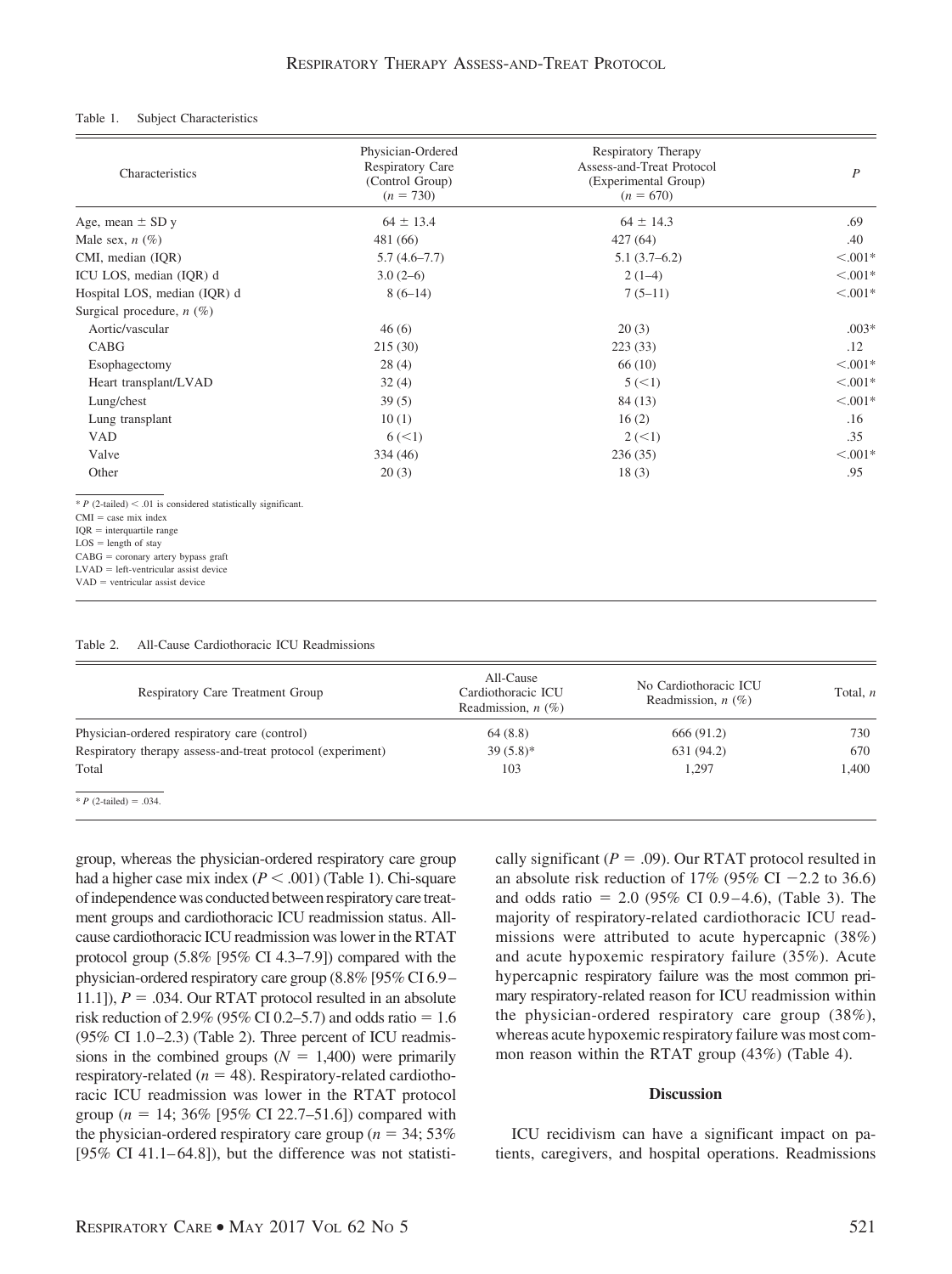#### Table 3. Treatment Group Respiratory-Related ICU Readmission Status

| Respiratory Care Treatment Group                                   | Respiratory-Related<br>Cardiothoracic ICU<br>Readmission, $n$ (%) | Cardiothoracic ICU<br>Readmission With no<br>Respiratory-Related<br>Component, $n$ (%) | Total, n |
|--------------------------------------------------------------------|-------------------------------------------------------------------|----------------------------------------------------------------------------------------|----------|
| Physician-ordered respiratory care (control group)                 | 34 (53)                                                           | 30(47)                                                                                 | 64       |
| Respiratory therapy assess-and-treat protocol (experimental group) | $14(36)*$                                                         | 25(64)                                                                                 | 39       |
| Total                                                              | 48                                                                | 55                                                                                     | 103      |
| * <i>P</i> (2-tailed) < .09.                                       |                                                                   |                                                                                        |          |

| Table 4. |  |  | Primary Reason for Respiratory-Related Cardiothoracic ICU Readmission |  |  |  |
|----------|--|--|-----------------------------------------------------------------------|--|--|--|
|----------|--|--|-----------------------------------------------------------------------|--|--|--|

| Reasons                               | Respiratory Therapy<br>Assess-and-Treat<br>Protocol Group ( $n = 14$ ) | Physician-Ordered<br><b>Respiratory Care</b><br>Group $(n = 34)$ | Total   |
|---------------------------------------|------------------------------------------------------------------------|------------------------------------------------------------------|---------|
| Acute hypercapnic respiratory failure | 4(31)                                                                  | 13 (38)                                                          | 18 (38) |
| Acute hypoxemic respiratory failure   | 6(43)                                                                  | 11(32)                                                           | 17(35)  |
| Airway secretion retention            | 3(21)                                                                  | 10(29)                                                           | 13(27)  |
| Data are presented as $n$ (%).        |                                                                        |                                                                  |         |

or unexpected ICU admissions result in less than optimal outcomes. Unexpected ICU admissions and readmissions are associated with increased length of stay, higher mortality, increased work load for bedside clinicians, and higher costs of care.7 As a result, ICU readmissions are becoming a focus of health-care organizations in the quest to improve quality and reduce costs of care.10 Nationally, academic hospitals typically experience a higher rate of ICU readmissions than non-academic settings, with the greatest percentage of ICU readmissions occurring within 3 d of ICU discharge.11 The reasons for increased risk of ICU readmissions are multifactorial. Age, pre-hospital conditions, surgical procedure, comorbidity, step-down bed availability, physician resident training, and case mix index have been reported as contributing factors.<sup>7-12</sup>

Our study demonstrated a statistically significant reduction in all-cause ICU readmissions or unplanned admissions with RTAT protocol compared with physician-ordered respiratory care. Despite these results, it should be understood that the most optimally applied RTAT protocol will not be able to prevent a readmission attributable to conditions not respiratory-related (eg, renal failure requiring continuous renal replacement therapy, excessive postoperative bleeding).

Previously reported work has identified respiratory sequelae as an overriding factor related to ICU readmissions.7,11,12 Targeting conditions attributable to respiratory compromise (eg, atelectasis, secretion retention) with RTAT protocols has the potential to improve causal outcomes. Our RTAT protocol reduced respiratory-related ICU readmissions but did not reach statistical significance. Our results demonstrate that registered respiratory therapists, as a part of the interdisciplinary health-care team, decreased respiratory-related adult cardiothoracic ICU readmissions when using an RTAT protocol. This supports medical center and health reform objectives that focus on interdisciplinary collaboration, patient safety, quality, and improved outcomes.

In this study, we have reported how respiratory therapist-managed protocols can be a valuable tool for physicians treating patients outside of the ICU. Previous work has demonstrated that respiratory therapist-managed protocols are effective in patient assessment, ventilator management and liberation, arterial blood gas sampling, oxygen titration, and other interventions both inside and outside the ICU.1-6 Our study takes important steps toward identifying the impact of RTAT protocols on the adult postoperative cardiothoracic population. These patients often have unresolved pain issues, fluid management challenges, diminished respiratory reserve, and other complications that can affect the continued recovery process outside the ICU.13 Close attention to the respiratory-related needs of this population can reduce readmissions to the ICU.14 To this end, respiratory therapists have been identified as important to improving patient outcomes outside the ICU.15 Further studies should be conducted to determine whether respiratory therapist-managed assess-and-treat protocols might reduce ICU readmissions in other patient populations.

The RTAT protocol has provided additional benefits beyond reducing readmissions. The RTAT clinical assessor serves as an additional resource in the acute care and thoracic intermediate care unit wards for interdisciplinary care planning and complex case management. Cardiothoracic ICUs are frequently challenged to improve patient flow and create